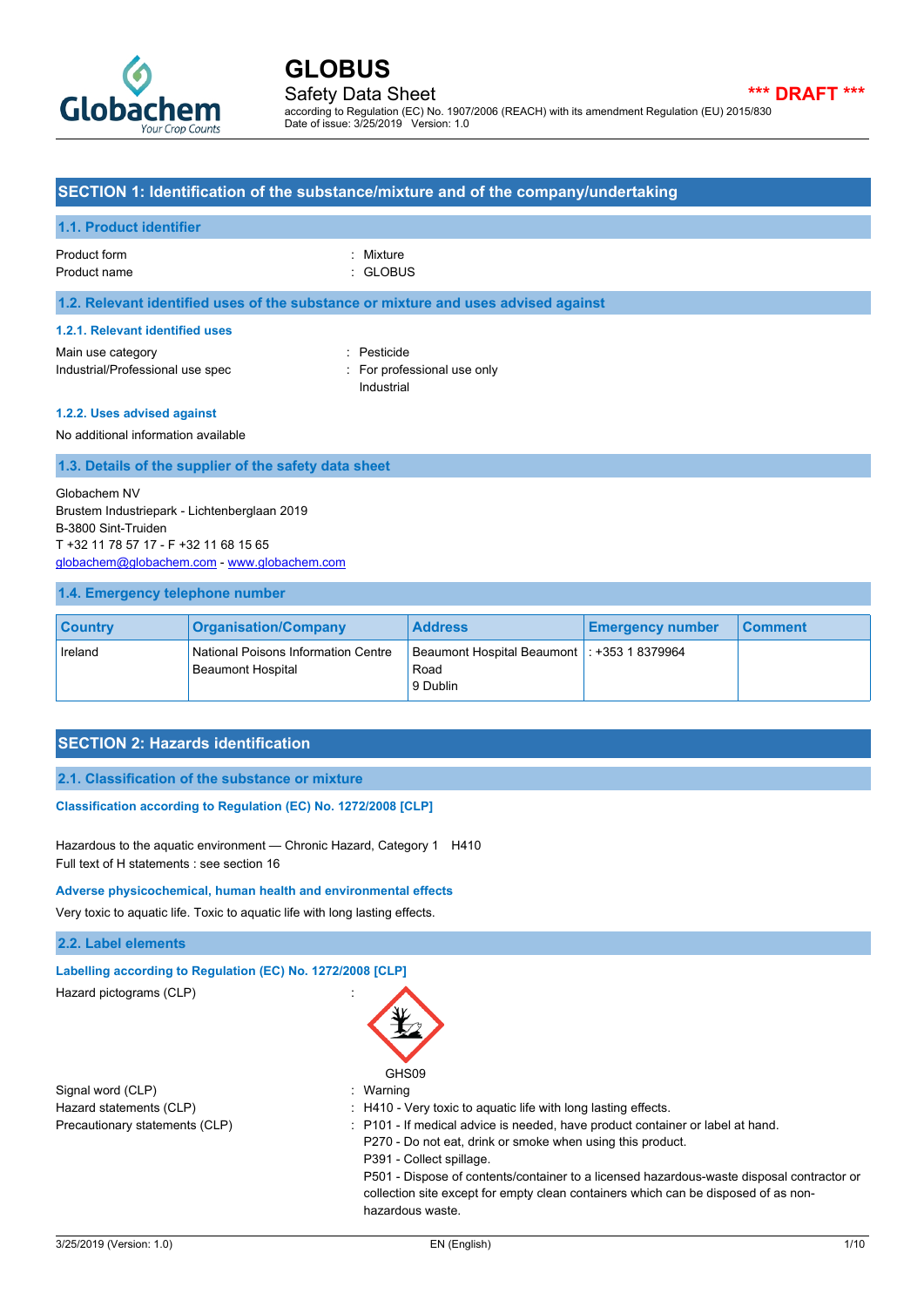## Safety Data Sheet **\*\*\* DRAFT \*\*\***

according to Regulation (EC) No. 1907/2006 (REACH) with its amendment Regulation (EU) 2015/830

EUH-statements : EUH208 - Contains . May produce an allergic reaction.

EUH401 - To avoid risks to human health and the environment, comply with the instructions for use.

### **2.3. Other hazards**

No additional information available

## **SECTION 3: Composition/information on ingredients**

#### **3.1. Substances**

#### Not applicable

#### **3.2. Mixtures**

| <b>Name</b> | <b>Product identifier</b>                            | Conc.<br>$($ % w/w) | <b>Classification according to</b><br><b>Regulation (EC) No.</b><br>1272/2008 [CLP] |
|-------------|------------------------------------------------------|---------------------|-------------------------------------------------------------------------------------|
| Florasulam  | (CAS-No.) 145701-23-1<br>(EC Index-No.) 613-230-00-7 | 4.84                | Aquatic Acute 1, H400<br>Aquatic Chronic 1, H410                                    |

Full text of H-statements: see section 16

## **SECTION 4: First aid measures**

| 4.1. Description of first aid measures                           |                                                                                                                                                      |
|------------------------------------------------------------------|------------------------------------------------------------------------------------------------------------------------------------------------------|
| First-aid measures general                                       | : Never give anything by mouth to an unconscious person. If you feel unwell, seek medical<br>advice (show the label where possible).                 |
| First-aid measures after inhalation                              | : Remove person to fresh air and keep comfortable for breathing. Allow affected person to<br>breathe fresh air. Allow the victim to rest.            |
| First-aid measures after skin contact                            | : Remove affected clothing and wash all exposed skin area with mild soap and water,<br>followed by warm water rinse. Wash skin with plenty of water. |
| First-aid measures after eye contact                             | : Rinse immediately with plenty of water. Obtain medical attention if pain, blinking or redness<br>persists. Rinse eyes with water as a precaution.  |
| First-aid measures after ingestion                               | : Rinse mouth. Do NOT induce vomiting. Obtain emergency medical attention. Call a poison<br>center or a doctor if you feel unwell.                   |
| 4.2. Most important symptoms and effects, both acute and delayed |                                                                                                                                                      |

Symptoms/effects in the symptom of the symptom of the symptom of the symptom of normal use.

**4.3. Indication of any immediate medical attention and special treatment needed**

Treat symptomatically.

| <b>SECTION 5: Firefighting measures</b>                        |                                                                                                                                                                                                                                              |  |  |
|----------------------------------------------------------------|----------------------------------------------------------------------------------------------------------------------------------------------------------------------------------------------------------------------------------------------|--|--|
| 5.1. Extinguishing media                                       |                                                                                                                                                                                                                                              |  |  |
| Suitable extinguishing media<br>Unsuitable extinguishing media | : Foam. Dry powder. Carbon dioxide. Water spray. Sand.<br>: Do not use a heavy water stream.                                                                                                                                                 |  |  |
| 5.2. Special hazards arising from the substance or mixture     |                                                                                                                                                                                                                                              |  |  |
| No additional information available                            |                                                                                                                                                                                                                                              |  |  |
| 5.3. Advice for firefighters                                   |                                                                                                                                                                                                                                              |  |  |
| Firefighting instructions                                      | : Use water spray or fog for cooling exposed containers. Exercise caution when fighting any<br>chemical fire. Prevent fire fighting water from entering the environment.                                                                     |  |  |
| Protection during firefighting                                 | : Do not enter fire area without proper protective equipment, including respiratory protection.<br>Do not attempt to take action without suitable protective equipment. Self-contained<br>breathing apparatus. Complete protective clothing. |  |  |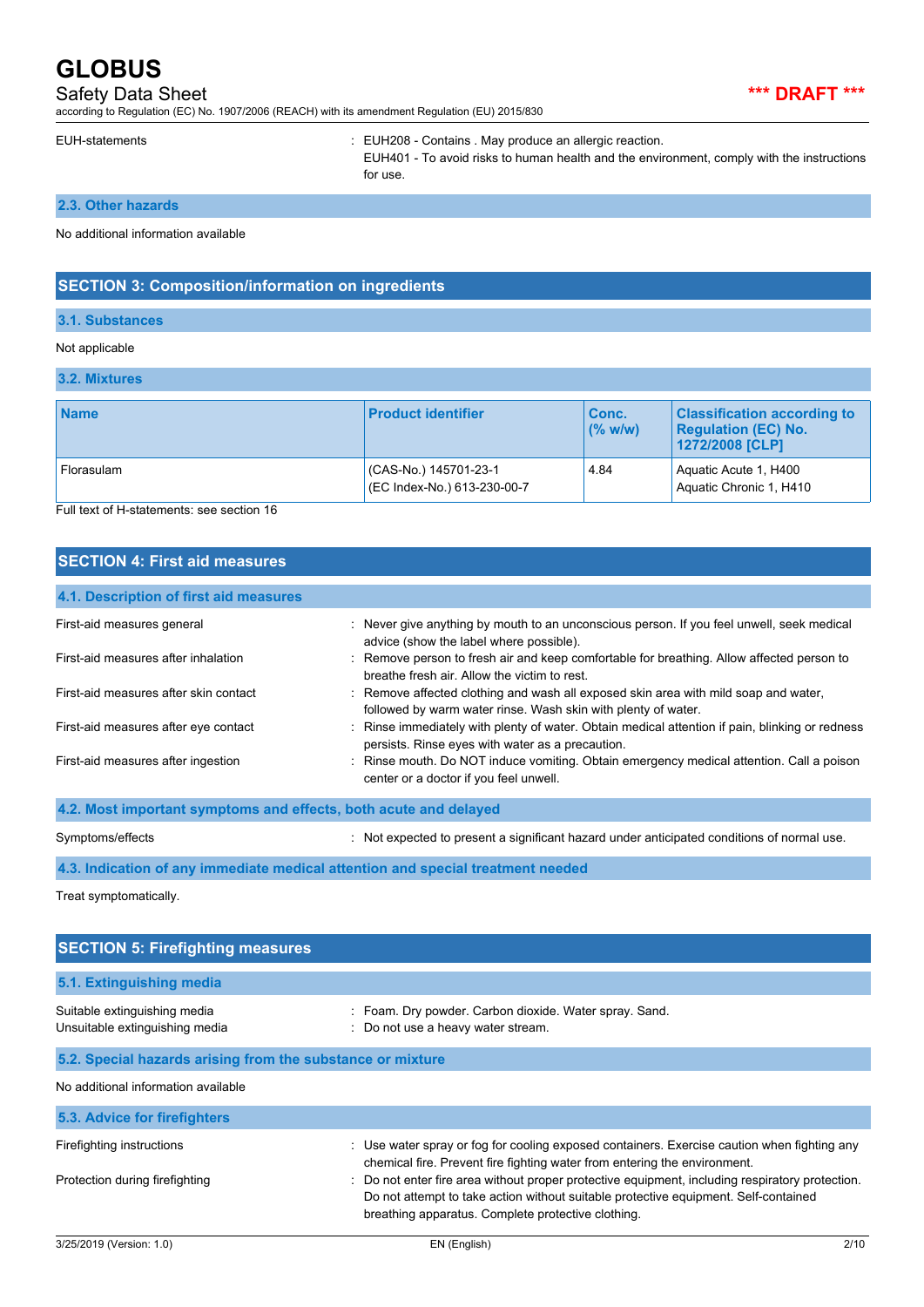## Safety Data Sheet **\*\*\* DRAFT \*\*\***

according to Regulation (EC) No. 1907/2006 (REACH) with its amendment Regulation (EU) 2015/830

| <b>SECTION 6: Accidental release measures</b>                            |                                                                                                                                                                                                            |  |
|--------------------------------------------------------------------------|------------------------------------------------------------------------------------------------------------------------------------------------------------------------------------------------------------|--|
| 6.1. Personal precautions, protective equipment and emergency procedures |                                                                                                                                                                                                            |  |
| 6.1.1. For non-emergency personnel                                       |                                                                                                                                                                                                            |  |
| <b>Emergency procedures</b>                                              | : Evacuate unnecessary personnel.                                                                                                                                                                          |  |
| 6.1.2. For emergency responders                                          |                                                                                                                                                                                                            |  |
| Protective equipment                                                     | Do not attempt to take action without suitable protective equipment. Equip cleanup crew<br>with proper protection. For further information refer to section 8: "Exposure<br>controls/personal protection". |  |
| Emergency procedures                                                     | · Ventilate area                                                                                                                                                                                           |  |
| <b>6.2. Environmental precautions</b>                                    |                                                                                                                                                                                                            |  |

Avoid release to the environment. Prevent entry to sewers and public waters. Notify authorities if liquid enters sewers or public waters.

| 6.3. Methods and material for containment and cleaning up |                                                                                                                                                                                                 |  |  |
|-----------------------------------------------------------|-------------------------------------------------------------------------------------------------------------------------------------------------------------------------------------------------|--|--|
| For containment                                           | Collect spillage.                                                                                                                                                                               |  |  |
| Methods for cleaning up                                   | : Take up liquid spill into absorbent material. Soak up spills with inert solids, such as clay or<br>diatomaceous earth as soon as possible. Collect spillage. Store away from other materials. |  |  |
| Other information                                         | : Dispose of materials or solid residues at an authorized site.                                                                                                                                 |  |  |
| 6.4. Reference to other sections                          |                                                                                                                                                                                                 |  |  |

See Heading 8. Exposure controls and personal protection. For further information refer to section 13.

| <b>SECTION 7: Handling and storage</b>                                |                                                                                                                                                                                                                                                                                                                                                                                                      |  |  |
|-----------------------------------------------------------------------|------------------------------------------------------------------------------------------------------------------------------------------------------------------------------------------------------------------------------------------------------------------------------------------------------------------------------------------------------------------------------------------------------|--|--|
| 7.1. Precautions for safe handling                                    |                                                                                                                                                                                                                                                                                                                                                                                                      |  |  |
| Precautions for safe handling<br>Hygiene measures                     | : Ensure good ventilation of the work station. Wear personal protective equipment. Wash<br>hands and other exposed areas with mild soap and water before eating, drinking or smoking<br>and when leaving work. Provide good ventilation in process area to prevent formation of<br>vapour.<br>: Do not eat, drink or smoke when using this product. Always wash hands after handling the<br>product. |  |  |
| 7.2. Conditions for safe storage, including any incompatibilities     |                                                                                                                                                                                                                                                                                                                                                                                                      |  |  |
| Storage conditions<br>Incompatible products<br>Incompatible materials | : Keep only in the original container in a cool, well ventilated place away from : Direct<br>sunlight. Keep container closed when not in use. Store in a well-ventilated place. Keep cool.<br>: Strong bases. Strong acids.<br>: Sources of ignition. Direct sunlight.                                                                                                                               |  |  |
| 7.3. Specific end use(s)                                              |                                                                                                                                                                                                                                                                                                                                                                                                      |  |  |

No additional information available

### **SECTION 8: Exposure controls/personal protection**

#### **8.1. Control parameters**

No additional information available

**8.2. Exposure controls**

#### **Appropriate engineering controls:**

Ensure good ventilation of the work station.

#### **Personal protective equipment:**

Avoid all unnecessary exposure.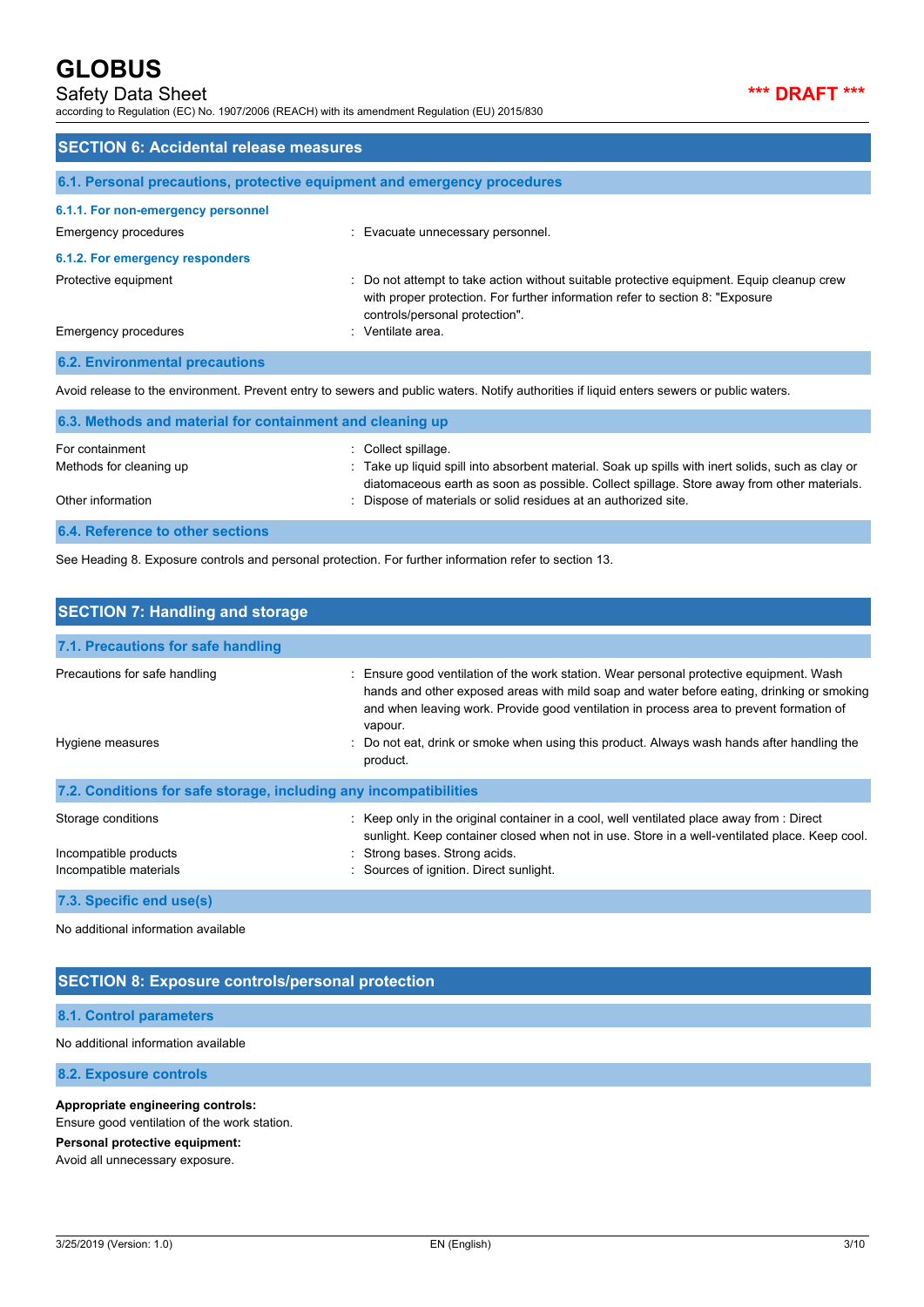## Safety Data Sheet **\*\*\* DRAFT \*\*\***

according to Regulation (EC) No. 1907/2006 (REACH) with its amendment Regulation (EU) 2015/830

#### **Hand protection:**

Wear protective gloves.

#### **Eye protection:**

Chemical goggles or safety glasses. Safety glasses

## **Skin and body protection:**

Wear suitable protective clothing

#### **Respiratory protection:**

Wear appropriate mask

#### **Personal protective equipment symbol(s):**



## **Environmental exposure controls:** Avoid release to the environment. **Other information:**

Do not eat, drink or smoke during use.

## **SECTION 9: Physical and chemical properties**

#### **9.1. Information on basic physical and chemical properties**

| Physical state<br>Colour<br>Odour<br>Odour threshold<br>рH<br>Relative evaporation rate (butylacetate=1)<br>Melting point | Liquid<br>white<br>slight.<br>No data available<br>4.36<br>No data available<br>No data available |
|---------------------------------------------------------------------------------------------------------------------------|---------------------------------------------------------------------------------------------------|
| Freezing point<br>Boiling point<br>Flash point                                                                            | No data available<br>No data available<br>>96 °C                                                  |
| Auto-ignition temperature<br>Decomposition temperature                                                                    | > 400 °C<br>No data available                                                                     |
| Flammability (solid, gas)<br>Vapour pressure                                                                              | Non flammable<br>No data available                                                                |
| Relative vapour density at 20 °C<br>Relative density                                                                      | No data available<br>1.0318 g/mL                                                                  |
| Solubility<br>Partition coefficient n-octanol/water (Log Pow)<br>Viscosity, kinematic                                     | No data available<br>No data available<br>No data available                                       |
| Viscosity, dynamic<br><b>Explosive properties</b><br>Oxidising properties<br><b>Explosive limits</b>                      | No data available<br>Not explosive.<br>Not oxidizing.<br>No data available                        |

### **9.2. Other information**

No additional information available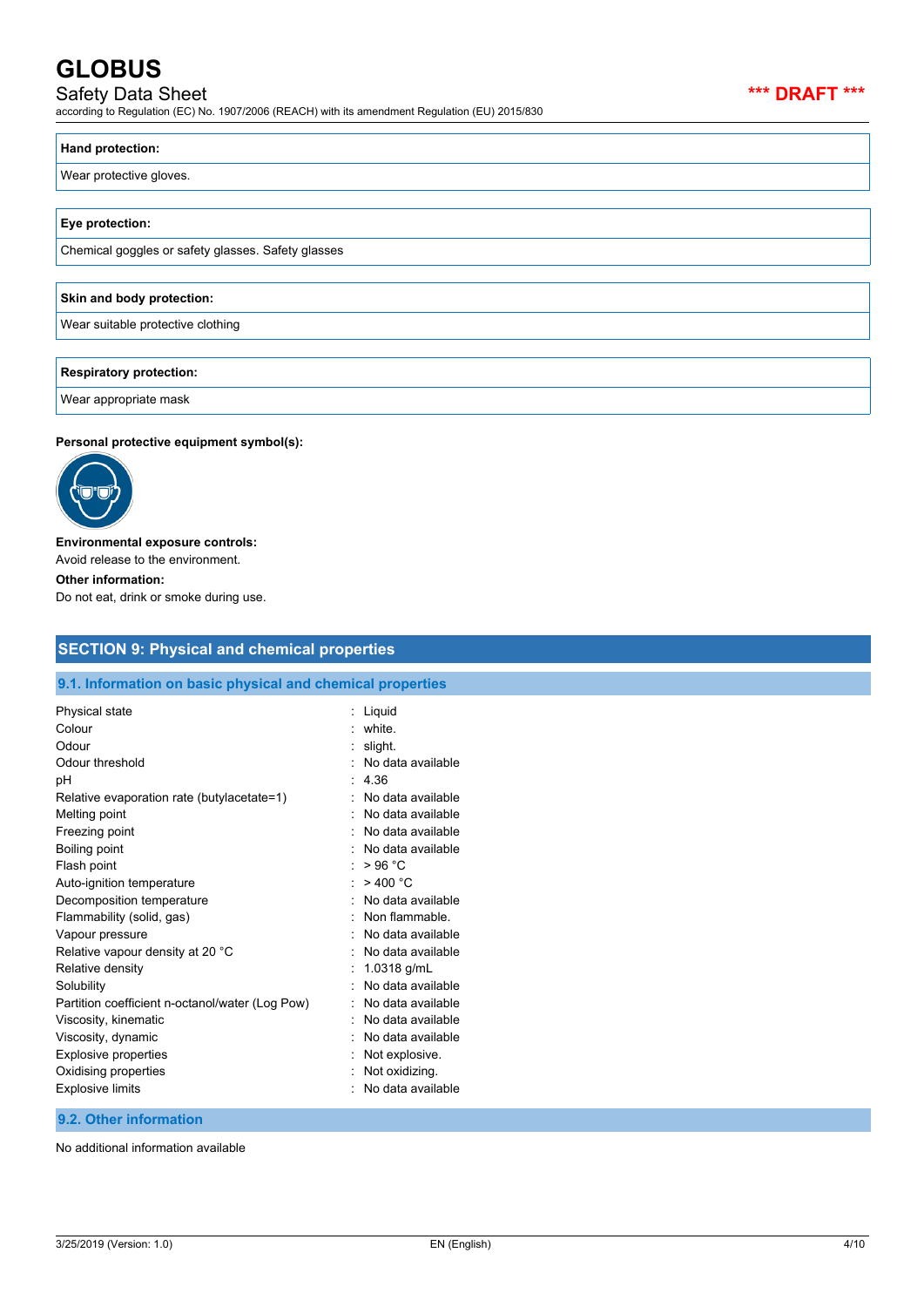### Safety Data Sheet **\*\*\* DRAFT \*\*\***

according to Regulation (EC) No. 1907/2006 (REACH) with its amendment Regulation (EU) 2015/830



| <b>SECTION 10: Stability and reactivity</b>          |  |
|------------------------------------------------------|--|
| 10.1. Reactivity                                     |  |
| No additional information available                  |  |
| <b>10.2. Chemical stability</b>                      |  |
| Not established.                                     |  |
| 10.3. Possibility of hazardous reactions             |  |
| Not established.                                     |  |
| 10.4. Conditions to avoid                            |  |
| Direct sunlight. Extremely high or low temperatures. |  |
| 10.5. Incompatible materials                         |  |

Strong acids. Strong bases.

**10.6. Hazardous decomposition products**

fume. Carbon monoxide. Carbon dioxide.

## **SECTION 11: Toxicological information**

**11.1. Information on toxicological effects**

| : Not classified |
|------------------|
| : Not classified |
| : Not classified |
|                  |

| <b>GLOBUS</b>              |                |
|----------------------------|----------------|
| LD50 oral rat              | $>$ 5000 mg/kg |
| LD50 dermal rat            | $>$ 2000 mg/kg |
| LC50 inhalation rat (mg/l) | $> 5$ mg/l/4h  |

| Florasulam (145701-23-1)          |                                                                  |      |
|-----------------------------------|------------------------------------------------------------------|------|
| LD50 oral rat                     | > 5000 mg/kg                                                     |      |
| LD50 dermal rat                   | > 2000 mg/kg                                                     |      |
| LC50 inhalation rat (mg/l)        | $> 5$ mg/l/4h                                                    |      |
| Skin corrosion/irritation         | Not classified<br>pH: 4.36                                       |      |
| Serious eye damage/irritation     | Not classified<br>$\bullet$<br>pH: 4.36                          |      |
| Respiratory or skin sensitisation | Not classified                                                   |      |
| Germ cell mutagenicity            | Not classified                                                   |      |
| Additional information            | Based on available data, the classification criteria are not met |      |
| Carcinogenicity                   | Not classified                                                   |      |
| Additional information            | Based on available data, the classification criteria are not met |      |
| Reproductive toxicity             | Not classified<br>۰                                              |      |
| Additional information            | Based on available data, the classification criteria are not met |      |
| STOT-single exposure              | Not classified                                                   |      |
| Additional information            | Based on available data, the classification criteria are not met |      |
| STOT-repeated exposure            | Not classified                                                   |      |
| 3/25/2019 (Version: 1.0)          | EN (English)                                                     | 5/10 |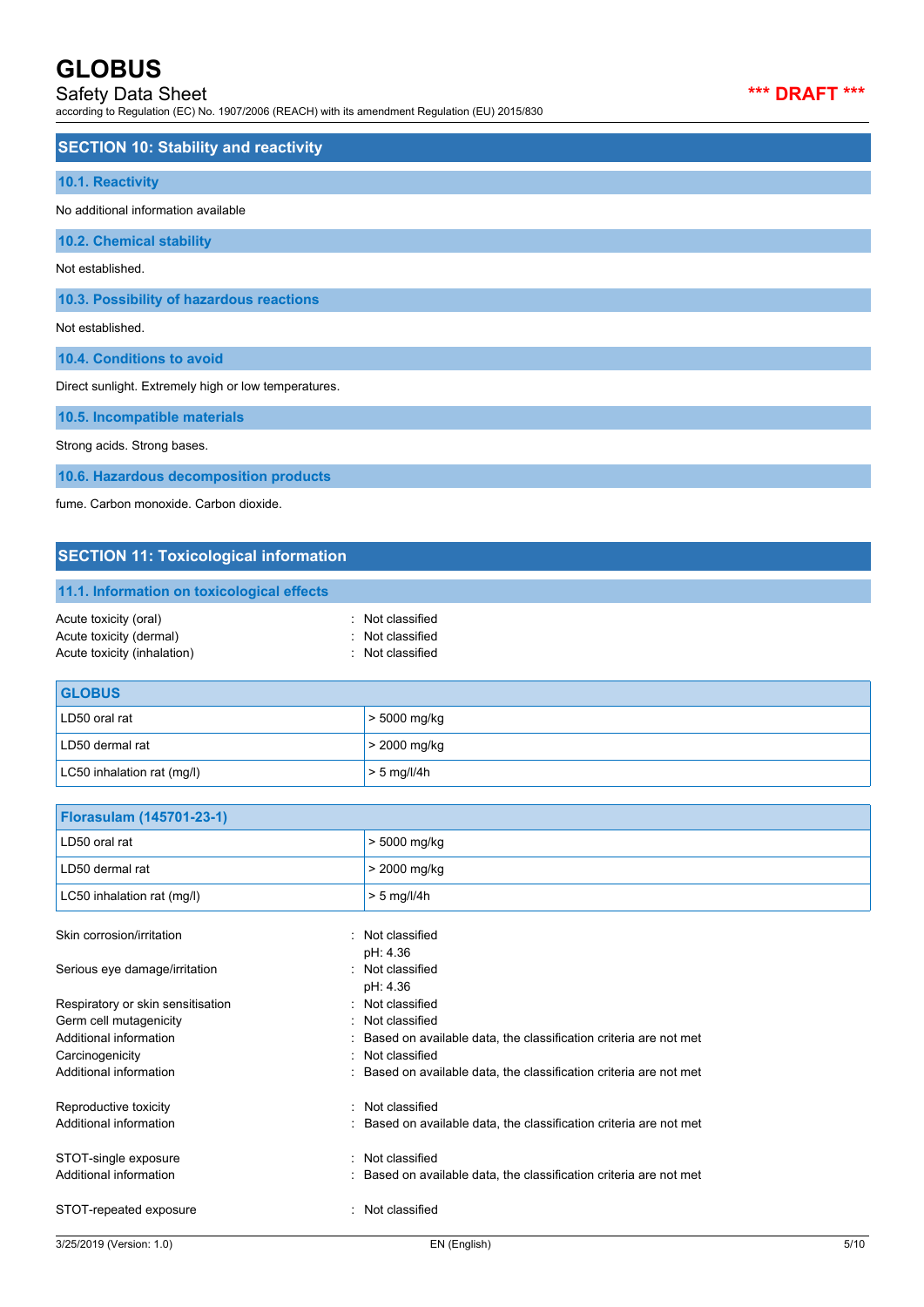## Safety Data Sheet **\*\*\* DRAFT \*\*\***

according to Regulation (EC) No. 1907/2006 (REACH) with its amendment Regulation (EU) 2015/830

| ٠ |  | ı | ٠ |
|---|--|---|---|
|---|--|---|---|

| Additional information                                 | : Based on available data, the classification criteria are not met                     |
|--------------------------------------------------------|----------------------------------------------------------------------------------------|
| Aspiration hazard<br>Additional information            | : Not classified<br>: Based on available data, the classification criteria are not met |
| Potential adverse human health effects and<br>symptoms | : Based on available data, the classification criteria are not met.                    |

## **SECTION 12: Ecological information**

| 12.1. Toxicity                                                        |                                                                                                |
|-----------------------------------------------------------------------|------------------------------------------------------------------------------------------------|
| Ecology - general<br>Hazardous to the aquatic environment, short-term | Very toxic to aquatic life. Toxic to aquatic life with long lasting effects.<br>Not classified |
| (acute)                                                               |                                                                                                |
| Hazardous to the aquatic environment, long-term                       | : Very toxic to aquatic life with long lasting effects.                                        |
| (chronic)                                                             |                                                                                                |

| <b>GLOBUS</b>                |               |
|------------------------------|---------------|
| LC50 fish 1                  | $> 100$ mg/l  |
| EC50 Daphnia 1               | $> 100$ mg/l  |
| ErC50 (algae)                | $0.0611$ mg/l |
| ErC50 (other aquatic plants) | $0.0466$ mg/l |

| <b>Florasulam (145701-23-1)</b> |                |  |  |
|---------------------------------|----------------|--|--|
| $LC50$ fish 1                   | $> 100$ mg/l   |  |  |
| EC50 Daphnia 1                  | $> 292$ mg/l   |  |  |
| $ $ ErC50 (algae)               | $0.00894$ mg/l |  |  |

### **12.2. Persistence and degradability**

| <b>GLOBUS</b>                   |                  |  |  |
|---------------------------------|------------------|--|--|
| Persistence and degradability   | Not established. |  |  |
| 12.3. Bioaccumulative potential |                  |  |  |
| <b>GLOBUS</b>                   |                  |  |  |
| Bioaccumulative potential       | Not established. |  |  |
| 12.4. Mobility in soil          |                  |  |  |

No additional information available

| 12.5. Results of PBT and vPvB assessment |
|------------------------------------------|
| No additional information available      |
| 12.6. Other adverse effects              |

Additional information **interest in the environment** of the environment.

| <b>SECTION 13: Disposal considerations</b>                              |                                                                                                                  |
|-------------------------------------------------------------------------|------------------------------------------------------------------------------------------------------------------|
| 13.1. Waste treatment methods                                           |                                                                                                                  |
| Product/Packaging disposal recommendations<br>Ecology - waste materials | : Dispose in a safe manner in accordance with local/national regulations.<br>: Avoid release to the environment. |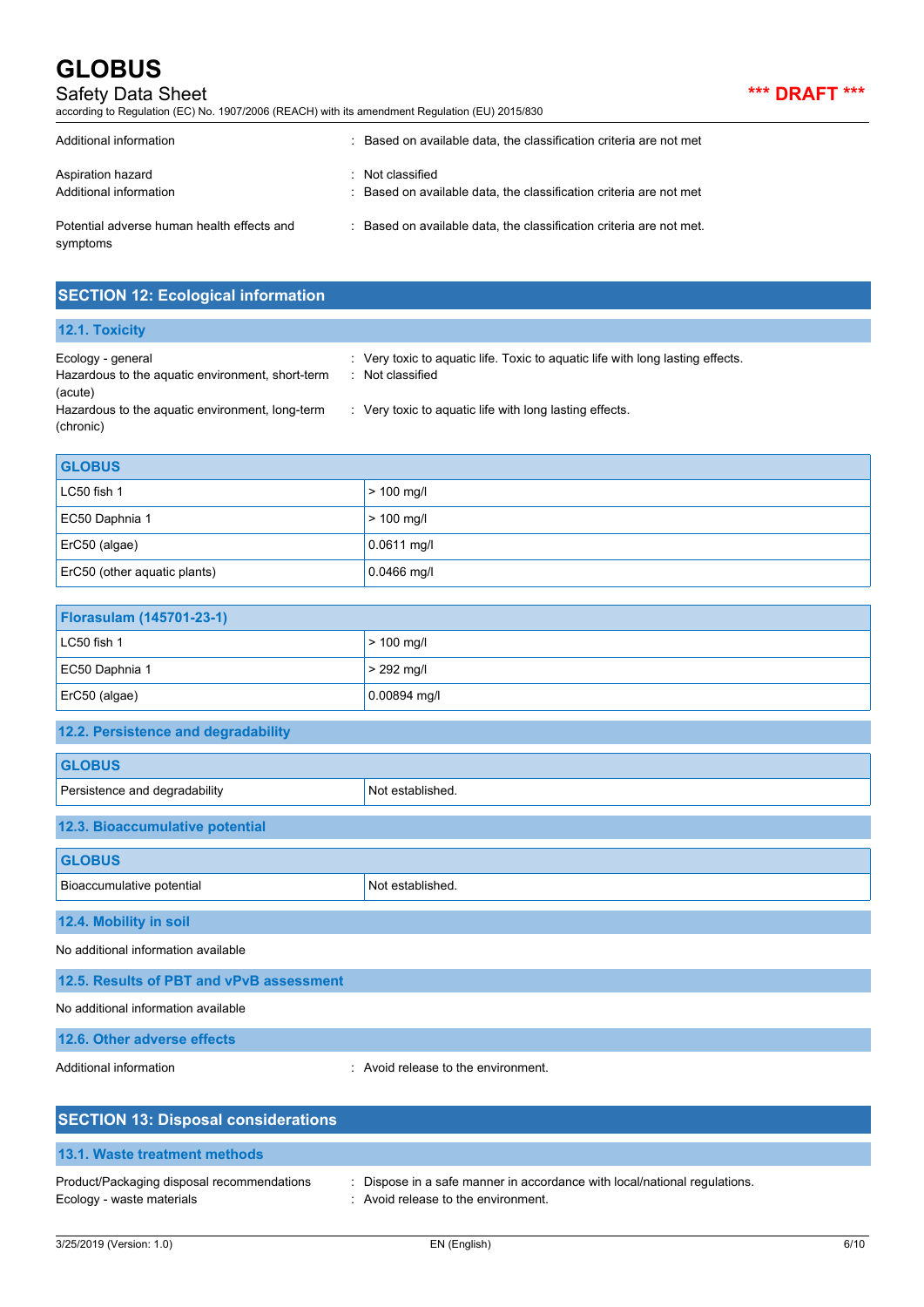### Safety Data Sheet **\*\*\* DRAFT \*\*\***

according to Regulation (EC) No. 1907/2006 (REACH) with its amendment Regulation (EU) 2015/830

## **SECTION 14: Transport information**

In accordance with ADN / ADR / IATA / IMDG / RID

| 14.1. UN number                                                                                                                                                                                                                                                                                                                                                |                                                                                                                                                                                                                                                                                                                                                                                                                                                                                                                                                                                                                                                                                                                                                                                                                                                                                                                                          |
|----------------------------------------------------------------------------------------------------------------------------------------------------------------------------------------------------------------------------------------------------------------------------------------------------------------------------------------------------------------|------------------------------------------------------------------------------------------------------------------------------------------------------------------------------------------------------------------------------------------------------------------------------------------------------------------------------------------------------------------------------------------------------------------------------------------------------------------------------------------------------------------------------------------------------------------------------------------------------------------------------------------------------------------------------------------------------------------------------------------------------------------------------------------------------------------------------------------------------------------------------------------------------------------------------------------|
| UN-No. (ADR)<br>UN-No. (IMDG)<br>UN-No. (IATA)<br>UN-No. (ADN)<br>UN-No. (RID)                                                                                                                                                                                                                                                                                 | : UN 3082<br>: UN 3082<br><b>UN 3082</b><br>: UN 3082<br>: UN 3082                                                                                                                                                                                                                                                                                                                                                                                                                                                                                                                                                                                                                                                                                                                                                                                                                                                                       |
| 14.2. UN proper shipping name                                                                                                                                                                                                                                                                                                                                  |                                                                                                                                                                                                                                                                                                                                                                                                                                                                                                                                                                                                                                                                                                                                                                                                                                                                                                                                          |
| Proper Shipping Name (ADR)<br>Proper Shipping Name (IMDG)<br>Proper Shipping Name (IATA)<br>Proper Shipping Name (ADN)<br>Proper Shipping Name (RID)<br>Transport document description (ADR)<br>Transport document description (IMDG)<br>Transport document description (IATA)<br>Transport document description (ADN)<br>Transport document description (RID) | ENVIRONMENTALLY HAZARDOUS SUBSTANCE, LIQUID, N.O.S. (Contains florasulam.)<br>ENVIRONMENTALLY HAZARDOUS SUBSTANCE, LIQUID, N.O.S. (Contains florasulam.)<br>Environmentally hazardous substance, liquid, n.o.s. (Contains florasulam.)<br>ENVIRONMENTALLY HAZARDOUS SUBSTANCE, LIQUID, N.O.S. (Contains florasulam.)<br>ENVIRONMENTALLY HAZARDOUS SUBSTANCE, LIQUID, N.O.S. (Contains florasulam.)<br>: UN 3082 ENVIRONMENTALLY HAZARDOUS SUBSTANCE, LIQUID, N.O.S. (Contains<br>florasulam.), $9$ , III, $(E)$<br>: UN 3082 ENVIRONMENTALLY HAZARDOUS SUBSTANCE, LIQUID, N.O.S. (Contains<br>florasulam.), 9, III, MARINE POLLUTANT<br>: UN 3082 Environmentally hazardous substance, liquid, n.o.s. (Contains florasulam.), 9, III<br>: UN 3082 ENVIRONMENTALLY HAZARDOUS SUBSTANCE, LIQUID, N.O.S. (Contains<br>florasulam.), 9, III<br>UN 3082 ENVIRONMENTALLY HAZARDOUS SUBSTANCE, LIQUID, N.O.S. (Contains<br>florasulam.), 9, III |
| 14.3. Transport hazard class(es)                                                                                                                                                                                                                                                                                                                               |                                                                                                                                                                                                                                                                                                                                                                                                                                                                                                                                                                                                                                                                                                                                                                                                                                                                                                                                          |
| <b>ADR</b><br>Transport hazard class(es) (ADR)<br>Danger labels (ADR)                                                                                                                                                                                                                                                                                          | $\cdot$ 9<br>:9                                                                                                                                                                                                                                                                                                                                                                                                                                                                                                                                                                                                                                                                                                                                                                                                                                                                                                                          |

#### **IMDG**

Transport hazard class(es) (IMDG) : 9 Danger labels (IMDG) 3 and 3 and 3 and 3 and 3 and 3 and 3 and 3 and 3 and 3 and 3 and 3 and 3 and 3 and 3 and 3 and 3 and 3 and 3 and 3 and 3 and 3 and 3 and 3 and 3 and 3 and 3 and 3 and 3 and 3 and 3 and 3 and 3 and 3 a

:

:

**IATA** Transport hazard class(es) (IATA) : 9 Danger labels (IATA) 32 and 20 and 20 and 20 and 20 and 20 and 20 and 20 and 20 and 20 and 20 and 20 and 20 and 20 and 20 and 20 and 20 and 20 and 20 and 20 and 20 and 20 and 20 and 20 and 20 and 20 and 20 and 20 and 20 an

#### **ADN**

Transport hazard class(es) (ADN) : 9 Danger labels (ADN)  $\qquad \qquad$  : 9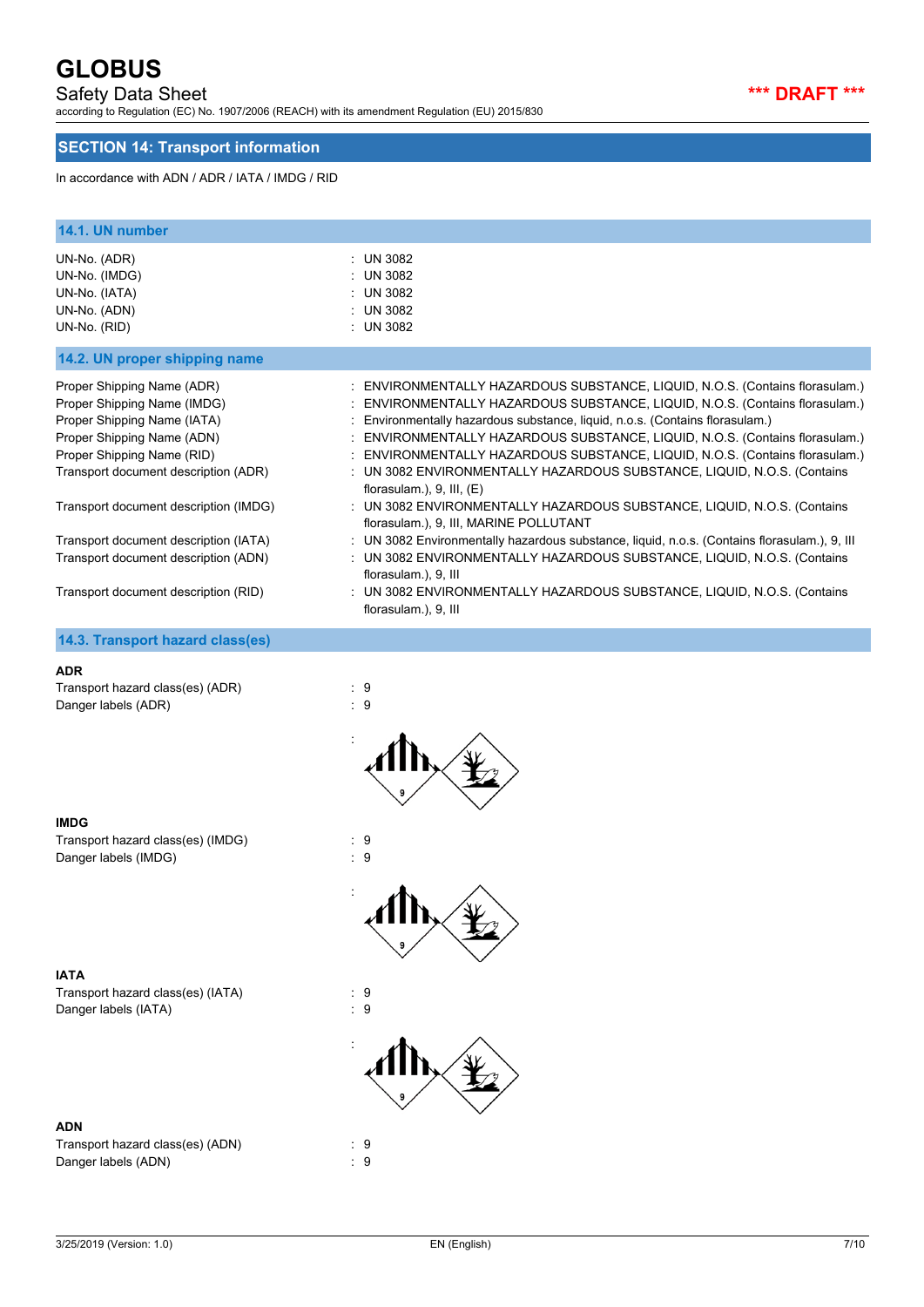Safety Data Sheet **\*\*\* DRAFT \*\*\***

according to Regulation (EC) No. 1907/2006 (REACH) with its amendment Regulation (EU) 2015/830



**RID**

Transport hazard class(es) (RID)  $\qquad \qquad : 9$ Danger labels (RID) 32 and 20 and 20 and 20 and 20 and 20 and 20 and 20 and 20 and 20 and 20 and 20 and 20 and 20 and 20 and 20 and 20 and 20 and 20 and 20 and 20 and 20 and 20 and 20 and 20 and 20 and 20 and 20 and 20 and



| : III<br>$\pm$ 111<br>: III<br>$\therefore$ III<br>$\pm$ 111                                                                                                                                                                                                                                                                     |
|----------------------------------------------------------------------------------------------------------------------------------------------------------------------------------------------------------------------------------------------------------------------------------------------------------------------------------|
|                                                                                                                                                                                                                                                                                                                                  |
| : Yes<br>Yes<br>: No supplementary information available                                                                                                                                                                                                                                                                         |
|                                                                                                                                                                                                                                                                                                                                  |
| $\cdot$ M6<br>274, 335, 601<br>51<br>: E1<br>P001, IBC03, LP01, R001<br>PP <sub>1</sub><br>: MP19<br>Portable tank and bulk container instructions (ADR) : T4<br>$\therefore$ TP1, TP29<br>: LGBV<br>: AT<br>$\mathbf{3}$<br>$\therefore$ V12<br>Special provisions for carriage - Loading, unloading : CV13<br>90<br>90<br>3082 |
| $\mathbf{E}$                                                                                                                                                                                                                                                                                                                     |
| : 274, 335<br>: 5 L<br>$E = 1$<br>P001, LP01<br>PP <sub>1</sub><br>IBC03<br>T <sub>4</sub><br>TP2, TP29<br>$: F-A$                                                                                                                                                                                                               |
|                                                                                                                                                                                                                                                                                                                                  |

EmS-No. (Spillage) : S-F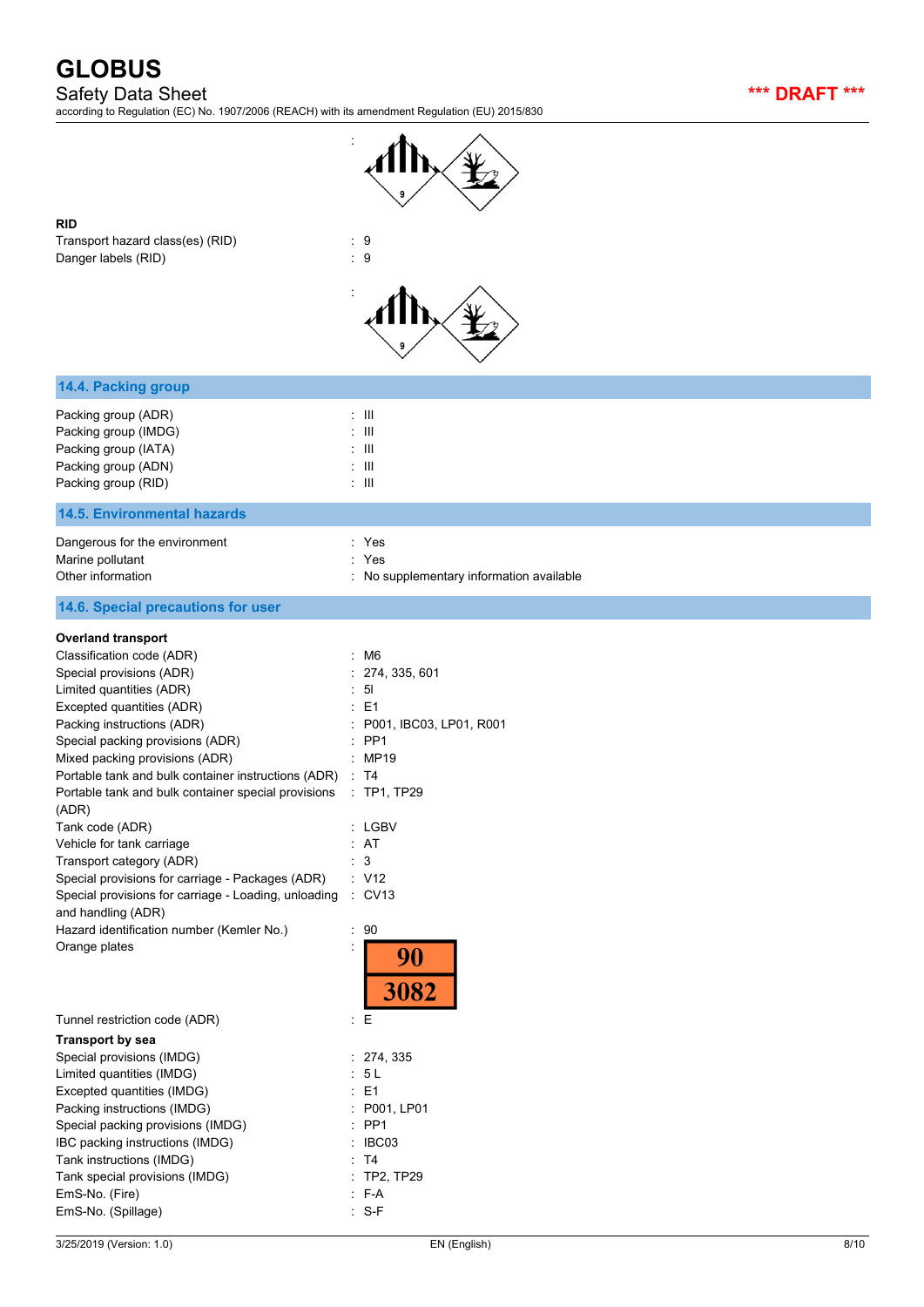## Safety Data Sheet **\*\*\* DRAFT \*\*\***

according to Regulation (EC) No. 1907/2006 (REACH) with its amendment Regulation (EU) 2015/830

| Stowage category (IMDG)                              | : A                     |
|------------------------------------------------------|-------------------------|
| Air transport                                        |                         |
| PCA Excepted quantities (IATA)                       | E <sub>1</sub>          |
| PCA Limited quantities (IATA)                        | Y964                    |
| PCA limited quantity max net quantity (IATA)         | 30kgG                   |
| PCA packing instructions (IATA)                      | 964                     |
| PCA max net quantity (IATA)                          | 450L                    |
| CAO packing instructions (IATA)                      | 964                     |
| CAO max net quantity (IATA)                          | 450L                    |
| Special provisions (IATA)                            | : A97, A158             |
| ERG code (IATA)                                      | : 9L                    |
| Inland waterway transport                            |                         |
| Classification code (ADN)                            | : M6                    |
| Special provisions (ADN)                             | : 274, 335, 61          |
| Limited quantities (ADN)                             | : 5L                    |
| Excepted quantities (ADN)                            | $E = 1$                 |
| Carriage permitted (ADN)                             | : T                     |
| Equipment required (ADN)                             | $\therefore$ PP         |
| Number of blue cones/lights (ADN)                    | $\therefore$ 0          |
| Rail transport                                       |                         |
| Classification code (RID)                            | M <sub>6</sub>          |
| Special provisions (RID)                             | 274, 335, 601           |
| Limited quantities (RID)                             | 5L                      |
| Excepted quantities (RID)                            | $E = 1$                 |
| Packing instructions (RID)                           | P001, IBC03, LP01, R001 |
| Special packing provisions (RID)                     | PP <sub>1</sub>         |
| Mixed packing provisions (RID)                       | <b>MP19</b>             |
| Portable tank and bulk container instructions (RID)  | <b>T4</b>               |
| Portable tank and bulk container special provisions  | : TP1, TP29             |
| (RID)                                                |                         |
| Tank codes for RID tanks (RID)                       | LGBV                    |
| Transport category (RID)                             | 3                       |
| Special provisions for carriage - Packages (RID)     | : W12                   |
| Special provisions for carriage - Loading, unloading | : CW13, CW31            |
| and handling (RID)                                   |                         |
| Colis express (express parcels) (RID)                | CE8                     |
| Hazard identification number (RID)                   | 90                      |

**14.7. Transport in bulk according to Annex II of Marpol and the IBC Code**

#### Not applicable

## **SECTION 15: Regulatory information**

**15.1. Safety, health and environmental regulations/legislation specific for the substance or mixture**

#### **15.1.1. EU-Regulations**

Contains no REACH substances with Annex XVII restrictions

Contains no substance on the REACH candidate list

Contains no REACH Annex XIV substances

Contains no substance subject to Regulation (EU) No 649/2012 of the European Parliament and of the Council of 4 July 2012 concerning the export and import of hazardous chemicals.

Contains no substance subject to Regulation (EU) No 2019/1021 of the European Parliament and of the Council of 20 June 2019 on persistent organic pollutants

#### **15.1.2. National regulations**

No additional information available

### **15.2. Chemical safety assessment**

No chemical safety assessment has been carried out